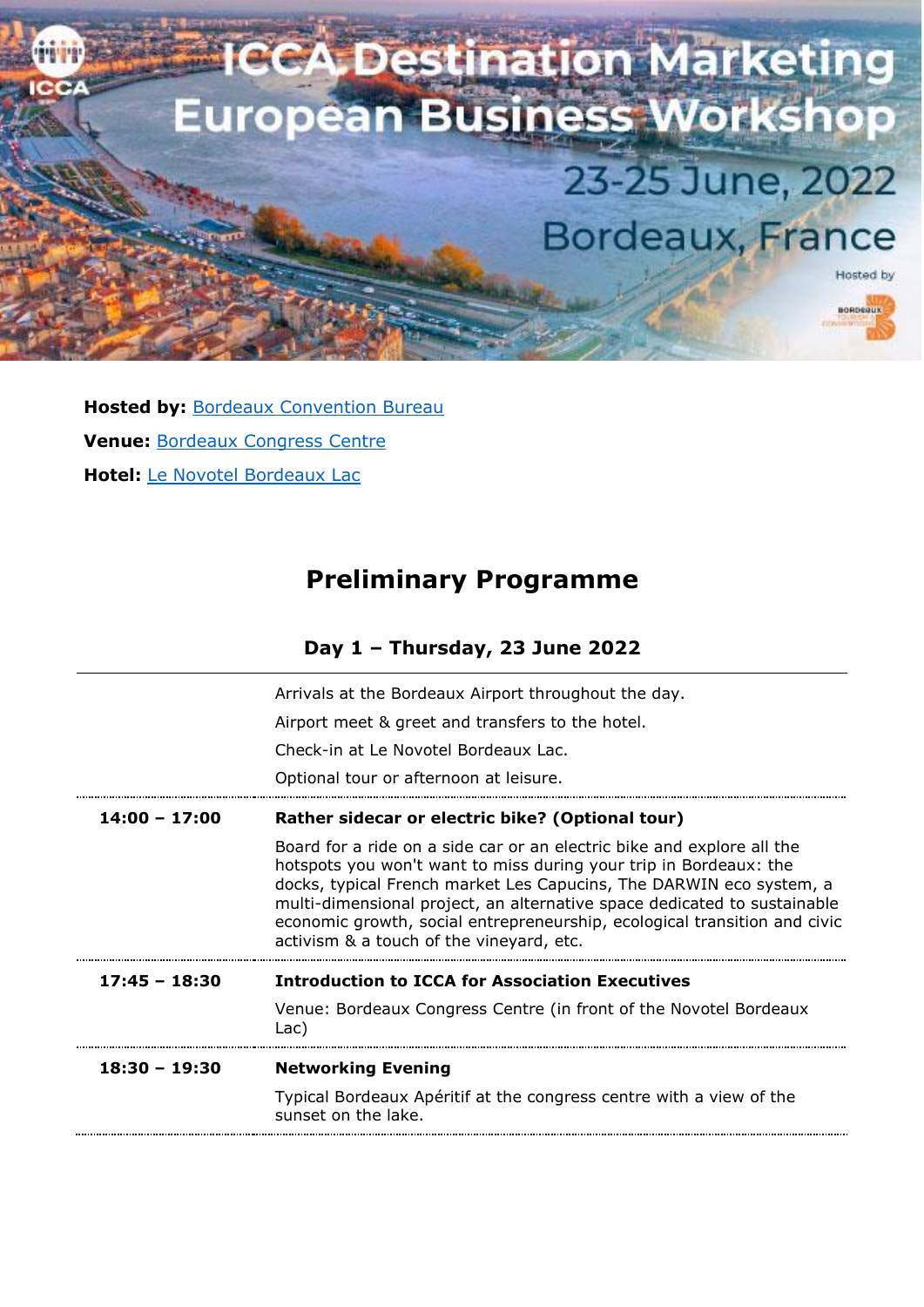#### **19:30 – 22:30 Networking Dinner**

Dinner at the summer restaurant of the Novotel with fresh & local food cooked at the plancha & petanque tournament.



## **Day 2 – Friday, 24 June 2022**

| $09:00 - 10:40$ | Workshop programme at Palais 2 l'Atlantique                                                                                                                                                                                                                                                                                                                                                       |
|-----------------|---------------------------------------------------------------------------------------------------------------------------------------------------------------------------------------------------------------------------------------------------------------------------------------------------------------------------------------------------------------------------------------------------|
| $10:40 - 11:00$ | Refreshment and Networking Break                                                                                                                                                                                                                                                                                                                                                                  |
| $11:00 - 12:40$ | <b>Workshop programme</b>                                                                                                                                                                                                                                                                                                                                                                         |
| $12:40 - 13:40$ | Lunch Break                                                                                                                                                                                                                                                                                                                                                                                       |
| $13:40 - 14:40$ | <b>Workshop Programme</b>                                                                                                                                                                                                                                                                                                                                                                         |
| $14:40 - 15:00$ | Refreshment and Networking Break                                                                                                                                                                                                                                                                                                                                                                  |
| $15:00 - 15:40$ | <b>Workshop Programme</b>                                                                                                                                                                                                                                                                                                                                                                         |
| $15:40 - 16:10$ | <b>Group Photograph &amp; Short Tour of the hosting venue</b>                                                                                                                                                                                                                                                                                                                                     |
| $16:10 - 19:00$ | Time at leisure                                                                                                                                                                                                                                                                                                                                                                                   |
| $19:00 - 20:30$ | Wine tasting & stroll at the Bordeaux Wine Festival<br>"Bordeaux Fête le Vin" which is dedicated to wines from Bordeaux and<br>the Nouvelle Aquitaine region, will be held, along the Bordeaux<br>riverfront, a UNESCO World Heritage site. In just a matter a few years,<br>with hundreds of thousands of visitors, the biennial festival has become<br>the leading European wine tourism event. |